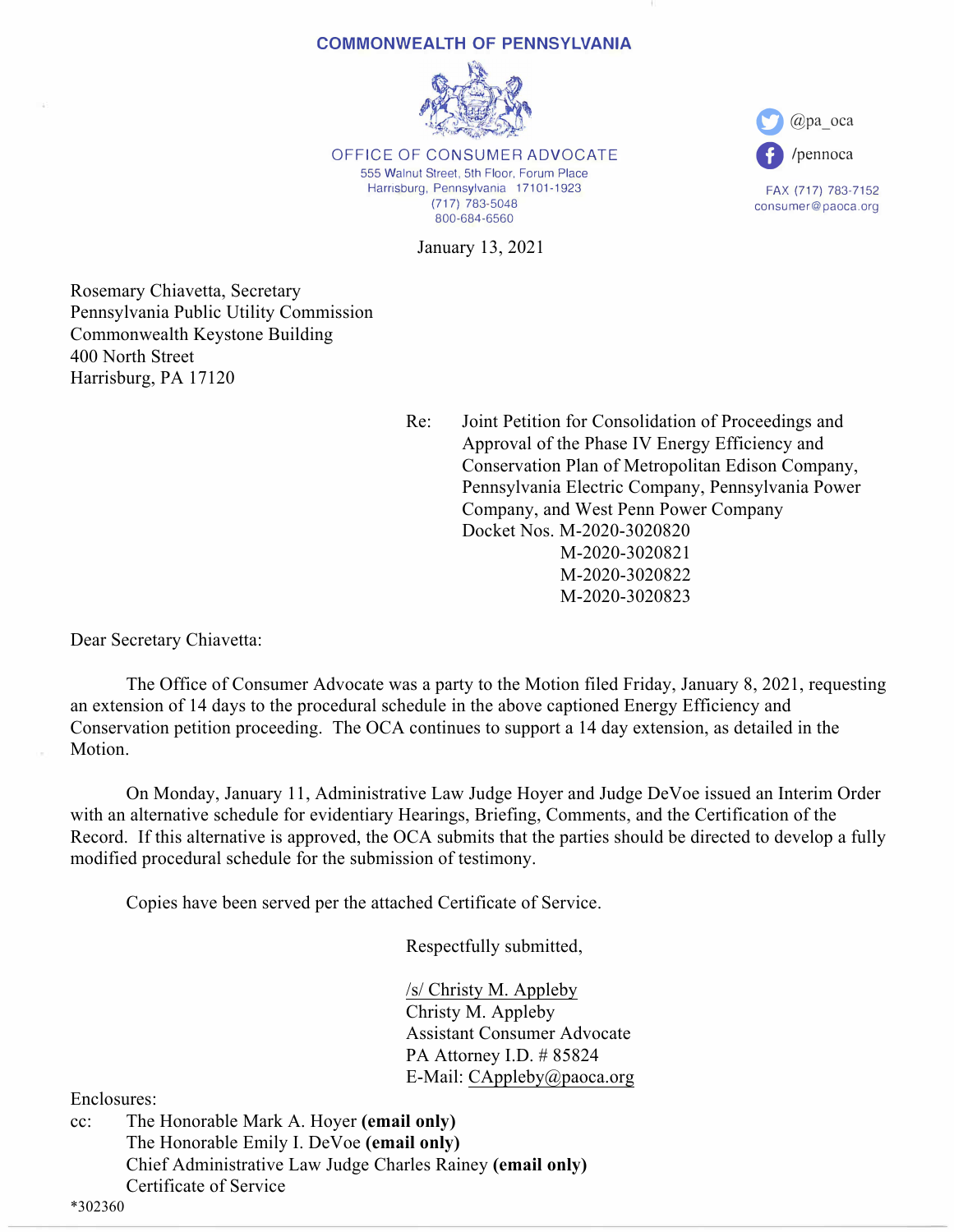## CERTIFICATE OF SERVICE

| Re: | Joint Petition for Consolidation of Proceedings | $\cdot$              | Docket Nos. M-2020-3020820 |
|-----|-------------------------------------------------|----------------------|----------------------------|
|     | and Approval of the Phase IV Energy Efficiency  | $\ddot{\phantom{0}}$ | M-2020-3020821             |
|     | and Conservation Plan of Metropolitan Edison    |                      | M-2020-3020822             |
|     | Company, Pennsylvania Electric Company,         |                      | M-2020-3020823             |
|     | Pennsylvania Power Company, and West Penn       | $\ddot{\cdot}$       |                            |
|     | Power Company                                   |                      |                            |

I hereby certify that I have this day served a true copy of the following document, the

Office of Consumer Advocate's Letter Re: Response to Interim Order, upon parties of record in

this proceeding in accordance with the requirements of 52 Pa. Code § 1.54 (relating to service by

a participant), in the manner and upon the persons listed below:

Dated this 13<sup>th</sup> day of January 2021.

## **SERVICE BY E-MAIL ONLY**

Erin K. Fure, Esquire David B. MacGregor, Esquire Office of Small Business Advocate Post & Schell, P.C. 555 Walnut Street Four Penn Square 1<sup>st</sup> Floor, Forum Place 1600 John F. Kennedy Boulevard Harrisburg, PA 17101-1923 Philadelphia, PA 19103-2808

John L. Munsch, Esquire Devin T. Ryan, Esquire FirstEnergy Service Company Post & Schell, P.C. Greensburg, PA 15601 Harrisburg, PA 17101-1601

Elizabeth R. Marx, Esquire Thomas J. Sniscak, Esquire John W. Sweet, Esquire Whitney E. Snyder, Esquire Ria M. Pereira, Esquire Bryce R. Beard, Esquire Pennsylvania Utility Law Project Hawke McKeon & Sniscak LLP 118 Locust Street 100 North Tenth Street Harrisburg, PA 17101 Harrisburg, PA 17101

Susan E. Bruce, Esquire Joseph L. Vullo, Esquire Jo-Anne Thompson, Esquire 1460 Wyoming Avenue McNees Wallace & Nurick LLC Forty Fort, PA 18704 100 Pine Street P.O. Box 1166 Harrisburg, PA 17108-1166

800 Cabin Hill Drive 17 North Second Street,  $12<sup>th</sup>$  Floor

Charis Mincavage, Esquire Community Action Association of PA